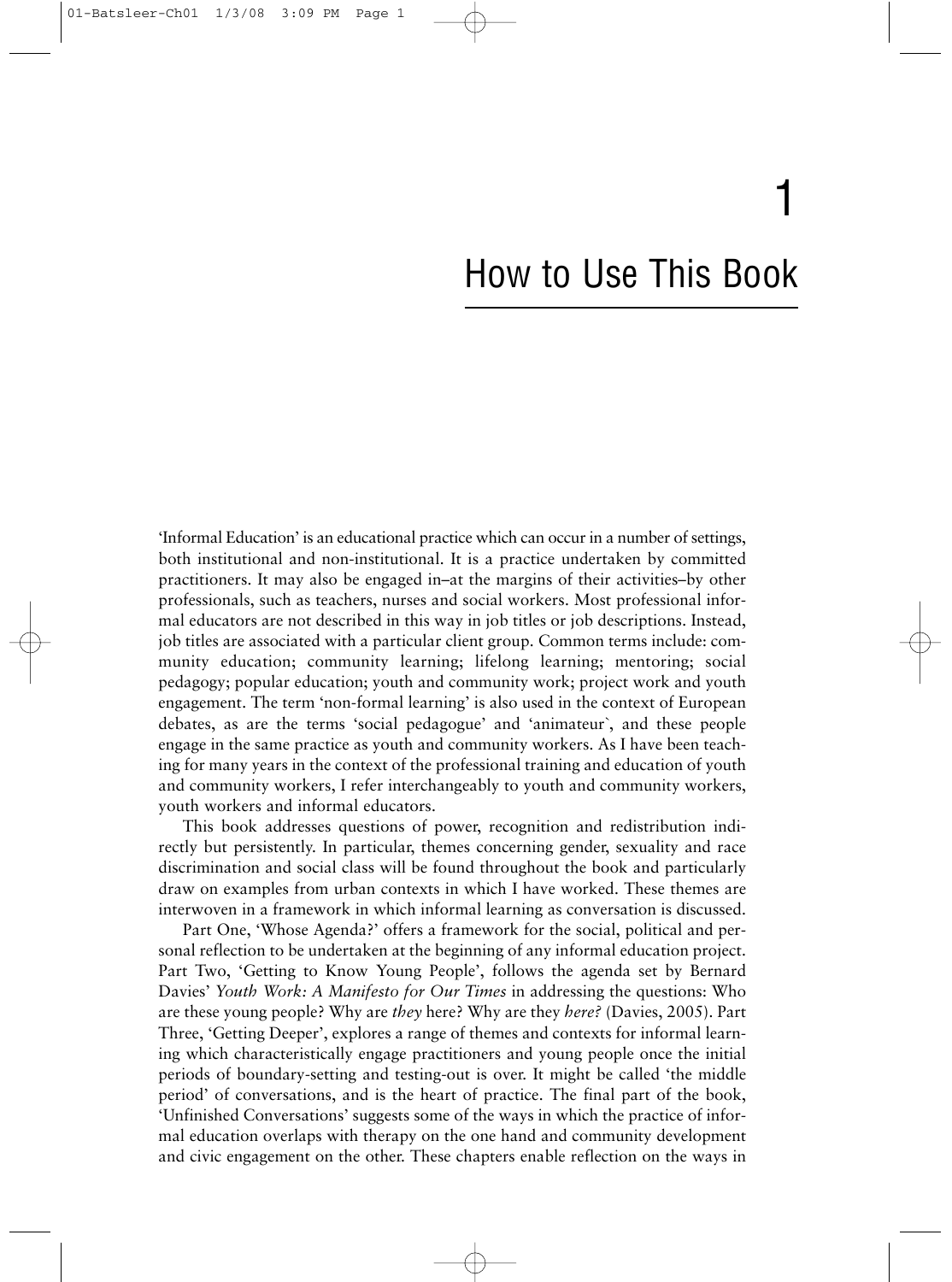#### **2** Informal Learning in Youth Work

which the everyday elements of informal learning have sometimes been implicated in profound personal social and political transformations. Each section ends with points for reflection for students and practitioners.

This book should not necessarily be read in order. It can be read by jumping about in it and finding the sections which hold the most interest for particular readers or sections on particular aspects of youth and community work training courses. The early chapters are rather more theoretical than many of the later ones and readers new to the subject of youth and community work might do better to read some of the later chapters first. Every chapter has a series of key points at the beginning and end and a set of suggestions for further reading which guide the reader, as well as examples from practice to reflect on. Some are long and accompanied by a commentary. Others are brief snapshots to spark ideas.

#### **Part one: whose agenda?**

The early chapters of the book concern work that needs to be undertaken at the beginning point of the cycle of engagement in youth and community work, and which will be returned to over and over again. Chapter 2 on 'Informal Learning and Informal Education' makes clear the basic understanding of youth work, conversation and empowerment which informs the book.

Chapter 3, 'Identity, Identity Politics and Rights', focuses attention on the significance of identity both as a theme of adolescence and as a highly politicised term which draws our attention to issues of power and the struggle for justice and recognition. This chapter offers an introduction to the subject of 'identity politics' and why it matters to youth and community work and an introduction to the idea of rights-based practice.

Chapter 4 on discourses of 'Social Inclusion and Exclusion' considers in depth the ways in which public policy–in particular social policy, education policy and criminal justice–has an impact on the work of youth and community workers. It offers a detailed analysis of how current policy discourses are operating. It encourages committed practitioners to take up a position of critical dialogue with those policies and offers some directions as to how this might be done.

Chapter 5 is concerned with reflective practice and how youth and community workers working in the context of diversity might use critical and reflective practice as a method for developing their work. This chapter presents an in-depth case study using the Johari window as a method of analysing the work of a diverse team of women educators working with Black young men.

#### **Part two: getting to know young people**

This section is concerned with what happens near the beginning of engagement in youth and community work.

Chapter 6, 'Understanding Young People', offers a discussion of some theoretical frameworks for understanding the term 'youth' and suggests ways in which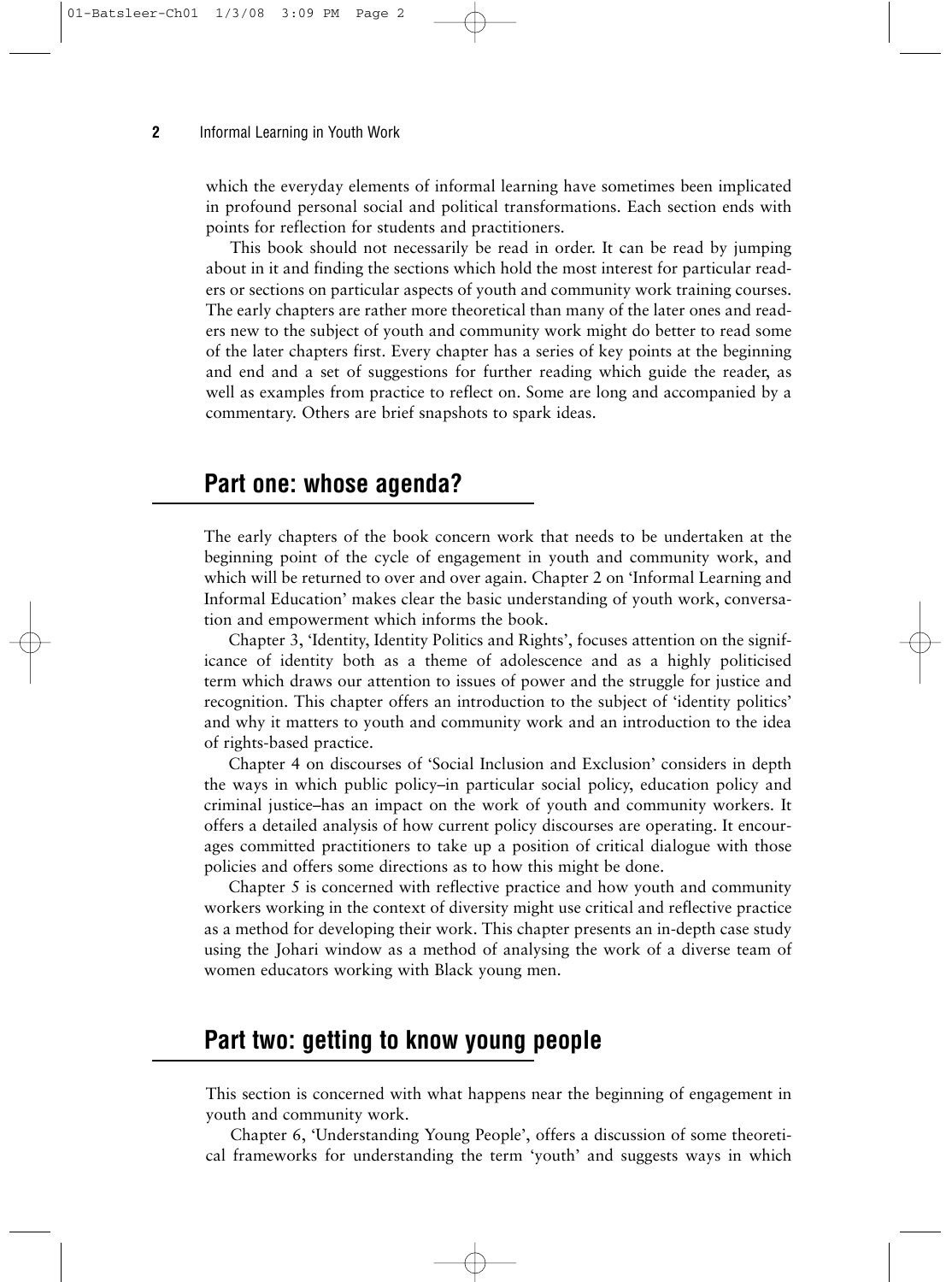youth workers need to consider the life stage and life context of the people they are working with as they begin the work. It offers a number of resources for doing this.

Chapter 7, 'Boundaries in Practice', discusses the meaning of this term both in the lives of young people and in the work of the professional youth and community worker, who very often has to establish professional boundaries and safe space for the work. This chapter also discusses the practice of 'positive action' in challenging boundaries which limit and restrict particular groups of young people.

Chapter 8, 'It's Boring', is about some significant starting points for engaging youth work conversations. It offers examples of conversational repertoires, of starting points in discontent, dissatisfaction and disrespect. This chapter considers how youth and community workers respond to prejudice, put-downs and wind-ups among groups of young people.

## **Part three: getting deeper**

The chapters in this section are attempts to convey some of what happens once relationships are established and the informal learning is really happening.

Chapter 9 looks specifically at the creation of closed groups, particularly identity-based groups of various kinds–cultural groups, gender groups, faith groups, lesbian, gay, bisexual and trans groups–and explores possible rationales for such groups and the ways youth and community workers have developed them.

Chapter 10 considers the importance of voluntary relationship in informal learning and the nature of the relationship between the youth worker and young person as a source for learning about other aspects of negotiation, agency and competence in adult life. Youth work as a practice of accompaniment and of respectful relationship is discussed in this chapter.

Chapter 11 is concerned with the role of friendship in the practice of youth and community work. The question of professionalism and the nature and purpose of professional boundaries is also discussed here.

Chapter 12 develops the theme of the work of youth and community workers as 'animateurs' by focusing specifically on the role of imagination and creativity (rooted in play) in practice and drawing on examples and case studies from arts-based work.

### **Part four: unfinished conversations**

In the final section, the book opens up discussion of directions in which both youth and community workers and young people may be led, which may go beyond some of the limits of professional practice and engage in wider conversations, both personal and political.

Chapter 13 considers the experience of silencing and being silenced in conversation. It focuses on youth work responses to bullying, to anger and self-destructive behaviour, to attempted suicide and to death and loss.

Chapter 14 explores the theme of silence from the other side: as a place of solitude, solidarity and delight. This chapter considers the place of outdoor education in